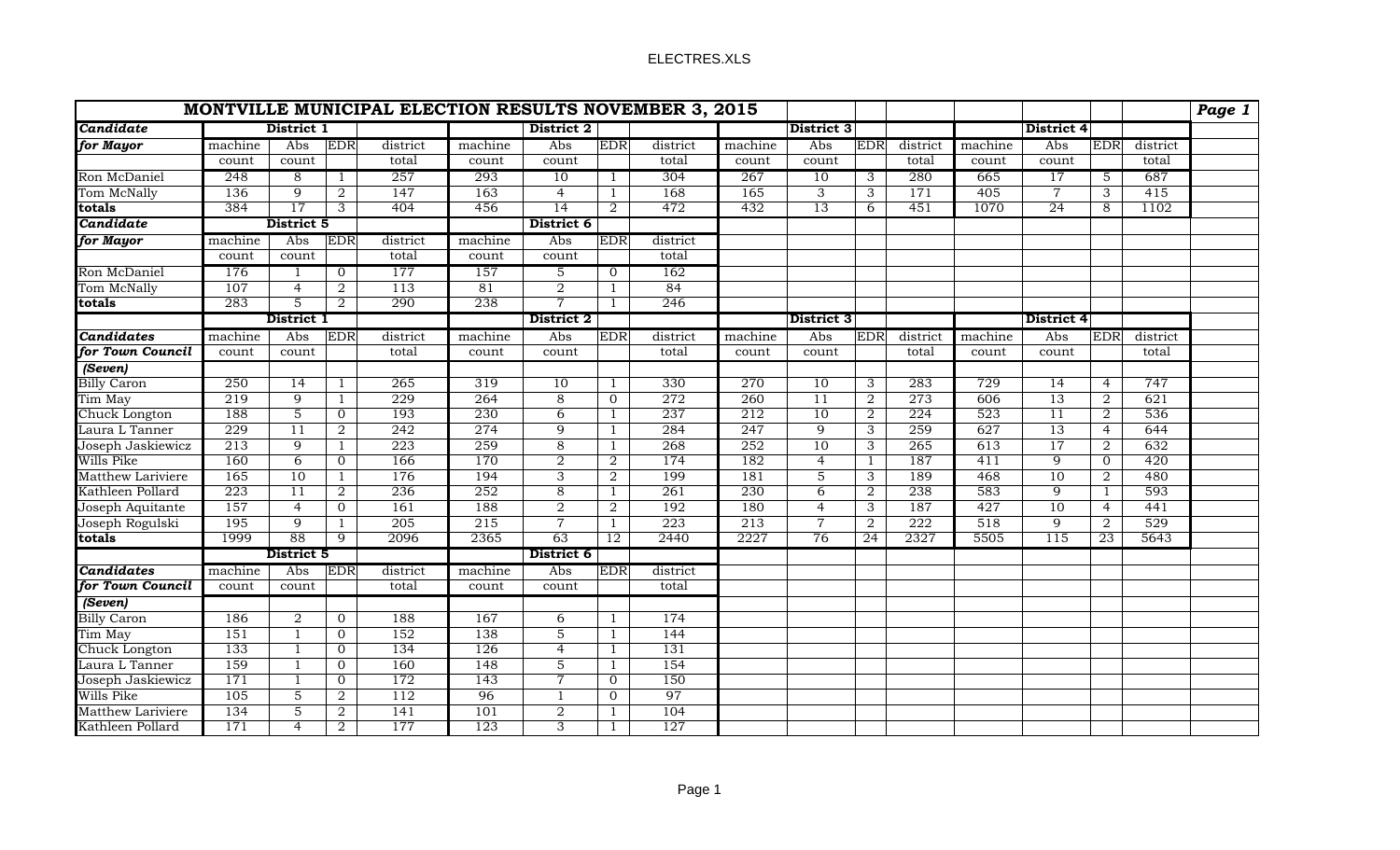## ELECTRES.XLS

| Joseph Aquitante      | 125              | $\overline{4}$  | 2              | 131      | 93         | $\overline{4}$ | $\perp$        | 98         |                  |                   |                |                  |            |       |                |          |        |
|-----------------------|------------------|-----------------|----------------|----------|------------|----------------|----------------|------------|------------------|-------------------|----------------|------------------|------------|-------|----------------|----------|--------|
| Joseph Rogulski       | 137              | $\mathbf 5$     | $\overline{a}$ | 144      | 126        | 3              | $\overline{0}$ | 129        |                  |                   |                |                  |            |       |                |          | Page 2 |
| totals                | 1472             | 29              | 10             | 1511     | 1261       | 40             | $\overline{7}$ | 1308       |                  |                   |                |                  |            |       |                |          |        |
|                       |                  |                 |                |          |            |                |                |            |                  |                   |                |                  |            |       |                |          |        |
|                       |                  | District 1      |                |          | District 2 |                |                |            | District 3       |                   |                |                  | District 4 |       |                |          |        |
| Candidates for        | machine          | Abs             | <b>EDR</b>     | district | machine    | Abs            | <b>EDR</b>     | district   | machine          | Abs               | <b>EDR</b>     | district         | machine    | Abs   | <b>EDR</b>     | district |        |
| <b>Board of Ed</b>    | count            | count           |                | total    | count      | count          |                | total      | count            | count             |                | total            | count      | count |                | total    |        |
| (Four) Full term      |                  |                 |                |          |            |                |                |            |                  |                   |                |                  |            |       |                |          |        |
| Daniel Boisvert       | 195              | 6               | $\mathbf{1}$   | 202      | 239        | $\overline{5}$ | 1              | 245        | $\overline{213}$ | 11                | 2              | $\overline{226}$ | 553        | 11    | 2              | 566      |        |
| James B Wood          | 229              | 10              | 0              | 239      | 279        | $\overline{7}$ | 1              | 287        | 261              | 13                | $\overline{2}$ | 276              | 638        | 13    | $\overline{3}$ | 654      |        |
| Colleen Rix           | 220              | 10              | $\overline{2}$ | 232      | 237        | $\overline{7}$ | $\overline{2}$ | 246        | 247              | $\overline{8}$    | $\overline{4}$ | 259              | 623        | 11    | $\mathbf{1}$   | 635      |        |
| Robert R Mitchell     | 191              | 10              | $\mathbf{1}$   | 202      | 213        | $\overline{6}$ | $\overline{2}$ | 221        | 213              | 8                 | $\overline{3}$ | 224              | 552        | 11    | $\overline{2}$ | 565      |        |
| totals                | 835              | 36              | $\overline{4}$ | 875      | 968        | 25             | 6              | 999        | 934              | 40                | 11             | 985              | 2366       | 46    | 8              | 2420     |        |
|                       | District 5       |                 |                |          | District 6 |                |                |            |                  |                   |                |                  |            |       |                |          |        |
| <b>Candidates for</b> | machine          | Abs             | <b>EDR</b>     | district | machine    | Abs            | <b>EDR</b>     | district   |                  |                   |                |                  |            |       |                |          |        |
| <b>Board of Ed</b>    | count            | count           |                | total    | count      | count          |                | total      |                  |                   |                |                  |            |       |                |          |        |
| (Four) Full term      |                  |                 |                |          |            |                |                |            |                  |                   |                |                  |            |       |                |          |        |
| Daniel Boisvert       | 151              | $\mathbf{1}$    | $\mathbf 0$    | 152      | 138        | $\overline{4}$ | 1              | 143        |                  |                   |                |                  |            |       |                |          |        |
| James B Wood          | 175              | $\overline{1}$  | $\mathbf{1}$   | 177      | 149        | $\overline{4}$ | $\mathbf{1}$   | 154        |                  |                   |                |                  |            |       |                |          |        |
| Colleen Rix           | 165              | $\overline{5}$  | $\overline{2}$ | 172      | 137        | $\overline{5}$ | 1              | 143        |                  |                   |                |                  |            |       |                |          |        |
| Robert R Mitchell     | 143              | $\overline{5}$  | $\overline{2}$ | 150      | 123        | $\overline{4}$ | 1              | 128        |                  |                   |                |                  |            |       |                |          |        |
| totals                | 634              | 12              | $\overline{5}$ | 651      | 547        | 17             | $\overline{4}$ | 568        |                  |                   |                |                  |            |       |                |          |        |
|                       |                  |                 |                |          |            |                |                |            |                  |                   |                |                  |            |       |                |          |        |
| Candidate             |                  | District 1      |                |          | District 2 |                |                |            |                  | <b>District 3</b> |                | District 4       |            |       |                |          |        |
| <b>Board</b> of       | machine          | Abs             | EDR            | district | machine    | Abs            | EDR            | district   | machine          | Abs               | <b>EDR</b>     | district         | machine    | Abs   | EDR            | district |        |
| <b>Assessment App</b> | count            | count           |                | total    | count      | count          |                | total      | count            | count             |                | total            | count      | count |                | total    |        |
| Florence Turner       | 284              | 13              | 2              | 299      | 321        | 9              |                | 331        | 319              | 13                | 3              | 335              | 770        | 16    | 2              | 788      |        |
| totals                | 284              | 13              | 2              | 299      | 321        | $\overline{9}$ |                | 331        | 319              | 13                | 3              | 335              | 770        | 16    | 2              | 788      |        |
| Candidate             |                  | District 5      |                |          |            | District 6     |                |            |                  |                   |                |                  |            |       |                |          |        |
| <b>Board of</b>       | machine          | Abs             | <b>EDR</b>     | district | machine    | Abs            | <b>EDR</b>     | district   |                  |                   |                |                  |            |       |                |          |        |
| <b>Assessment App</b> | count            | count           |                | total    | count      | count          |                | total      |                  |                   |                |                  |            |       |                |          |        |
| Florence Turner       | 200              | 2               | $\mathbf{1}$   | 203      | 171        | 6              | 1              | 178        |                  |                   |                |                  |            |       |                |          |        |
| totals                | 200              | $\overline{2}$  | $\mathbf{1}$   | 203      | 171        | 6              | -1             | 178        |                  |                   |                |                  |            |       |                |          |        |
|                       |                  |                 |                |          |            |                |                |            |                  |                   |                |                  |            |       |                |          |        |
| <b>Candidates</b>     |                  | District 1      |                |          |            | District 2     |                | District 3 |                  |                   |                |                  |            |       |                |          |        |
| <b>Zoning Board</b>   | machine          | Abs             | <b>EDR</b>     | district | machine    | Abs            | <b>EDR</b>     | district   | machine          | Abs               | <b>EDR</b>     | district         | machine    | Abs   | <b>EDR</b>     | district |        |
| of Appeals            | count            | count           |                | total    | count      | count          |                | total      | count            | count             |                | total            | count      | count |                | total    |        |
| (Three)               |                  |                 |                |          |            |                |                |            |                  |                   |                |                  |            |       |                |          |        |
| Joseph Berardy        | $\overline{257}$ | $\overline{11}$ | 1              | 269      | 312        | $\overline{7}$ |                | 320        | 295              | $\overline{13}$   | 3              | 311              | 699        | 14    |                | 714      |        |
| <b>Richard Gladue</b> | 256              | 12              | 1              | 269      | 298        | 8              |                | 307        | 283              | $\overline{13}$   | $\overline{3}$ | 299              | 680        | 13    | 2              | 695      |        |